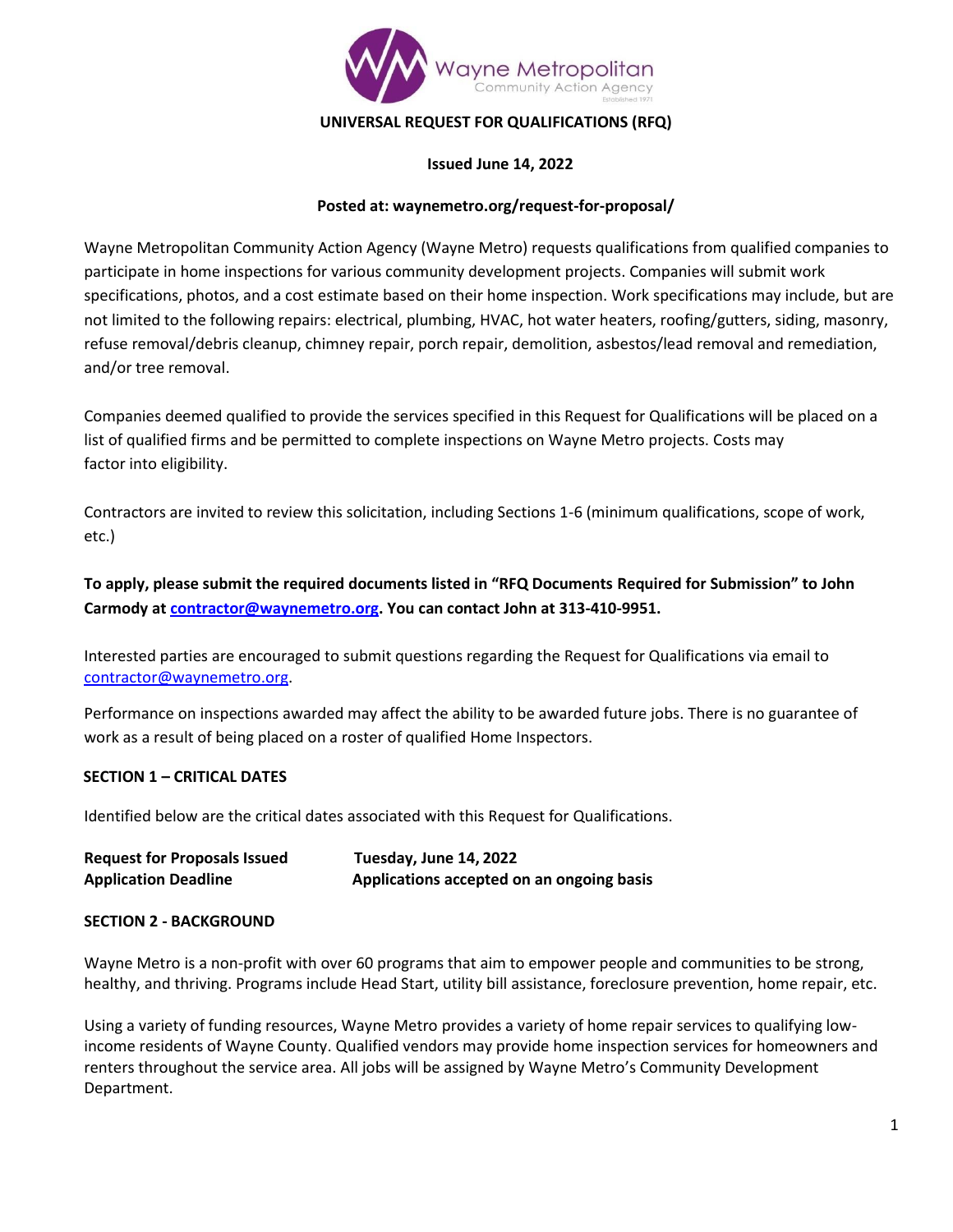## **SECTION 3 - MINIMUM QUALIFICATIONS**

*Proposals will only be accepted from those firms demonstrating the qualifications, capacity, experience, ethical standards, and reliability to assure good faith performance. This requirement includes the proof of equipment, personnel, expertise, and ethical standards existing at the time of submission.*

**1. Evidence of Insurance**: The Contractor must have Commercial General Liability with limits not lessthan \$1,000,000; Workers Compensation and Employers Liability coverage with limits not less than \$500,000 for all employees/owners; Automobile Liability with limits not less than \$1,000,000 per occurrence; and, Professional Liability with limits not less than \$1,000,000. A certificate of insurance must be included with submission of qualifications. If selected as a contractor, Wayne Metro must be named as additionally insured.

**2. Experience**: Contractors must have proven experience providing professional services of similar scope/scale. The Contractor must be experienced working in older, residential homes that have aging fixtures. Contractors must also have access to any equipment necessary to perform assessments. This equipment shall include, at minimum, ladders, personal protection equipment and transportation. Work is expected to be electronic.

**3. Debarment and Suspension**: The Respondent must not have been suspended or debarred by any federal, state or local government agency, and must certify as to that fact.

**4. Criminal Background Check**: Prior to any individual performing work under this Agreement, Wayne Metro shall conduct or cause to be conducted an Internet Criminal History Access Tool (ICHAT) check, a national and state sex offender registry check, and a Central Registry (CR) check for each Contractor, Contractor employee, subcontractor, and subcontractor employee.

The Contractor shall require each employee, subcontractor, and subcontractor employee who works under this Agreement to notify Wayne Metro in writing of criminal convictions (felony or misdemeanor), pending felony charges, or placement on the Central Registry as a perpetrator within 10 days of the event after initial review and approval.

The Contractor further certifies that the Contractor shall not submit claims for or assign duties under this Agreement to any employee (current or new), subcontractor, or subcontractor employee based on a determination by Wayne Metro that the results of a positive ICHAT and/or a CR response or reported criminal felony conviction or perpetrator identification make the individual ineligible to provide the services.

**5. Conflict of Interest Statement & Supporting Documentation**: The Contractor shall disclose any professional or personal financial interests that may be a conflict of interest in representing Wayne Metro. In addition, all Contractors shall further disclose arrangements to derive additional compensation from various investment and reinvestment products, including financial contracts.

**6. Other State License and or Certifications:** Any other State License and/or Certifications that is deemed necessary to complete the Scope of Work as described.

If a Inspector does not convince Wayne Metro that it possesses the above minimum qualifications with the RFQ response, Wayne Metro shall deem the Contractor not qualified and the Contractor will not be added to the prequalification roster. Wayne Metro reserves the right to reject any or all RFQs in whole or in part and to waive any informality.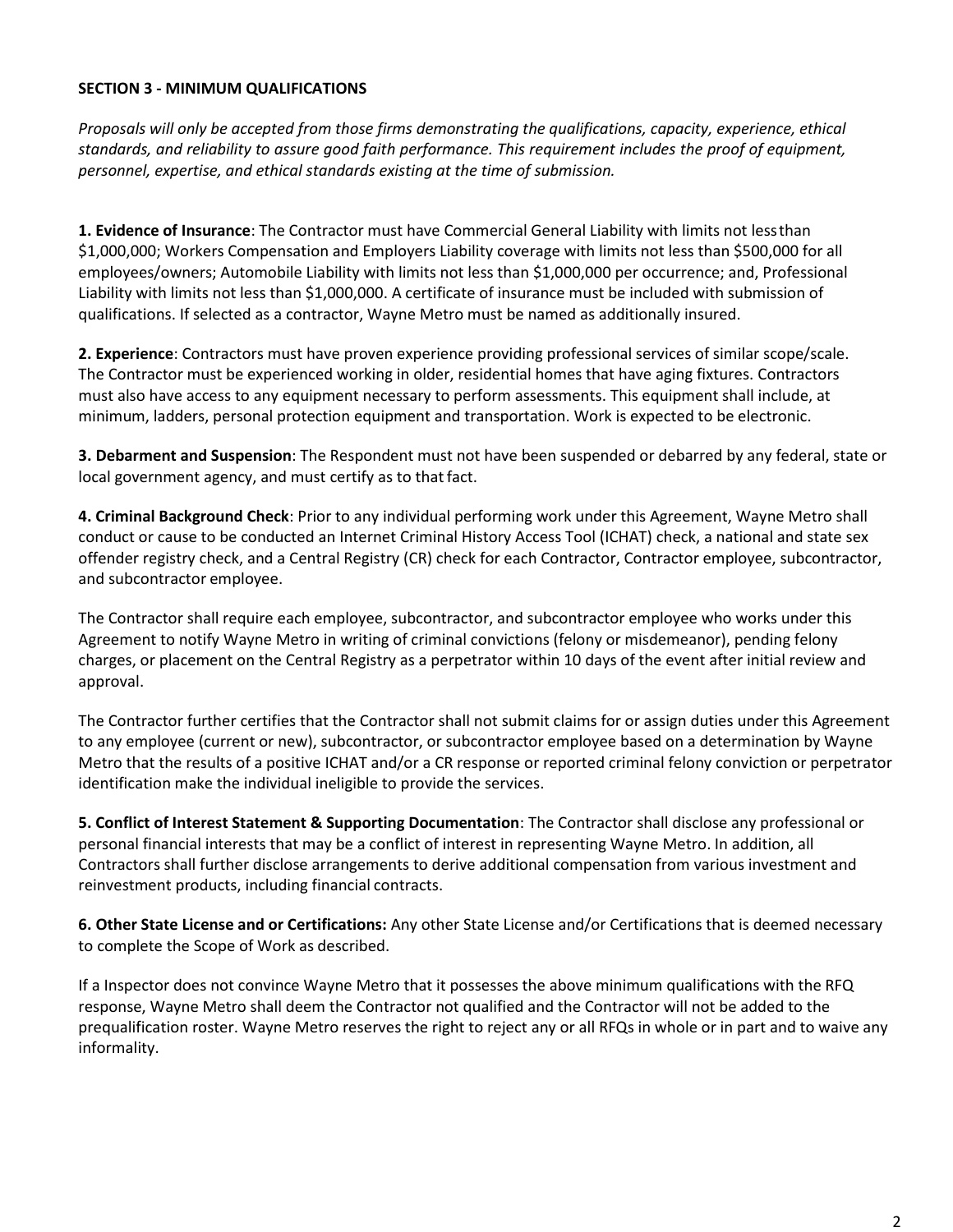### **SECTION 4 - SCOPE OF WORK**

The Home Inspector will assess homes to determine eligibility for services provided by Wayne Metro. Home inspections will focus on health and safety concerns and may include an assessment of the roof, gutters, windows, doors, surrounding hazards, foundation, mechanical systems, appliances, etc. Inspections may need to identify hazards such as asbestos (e.g. vermiculite, insulating pipe/duct wrap), electrical hazards (e.g. open wiring, knob and tube), exterior water infiltration and moisture, plumbing leaks and structural damage (fall-through hazards, e.g. collapse).

Wayne Metro does not expect that homes will be fully up to code after participating in one of our home repair programs. Home inspections will focus on the large systems within the home (roof, plumbing, electrical, HVAC, etc.) and health and safety concerns.

The services required consist of the following:

- Schedule appointment with client to perform home inspection
- Provide work specifications that include all needed information so a qualified contractor can complete the project per applicable codes and in a professional manner. This information needs to be in an electronic format that can be shared with contractors so they can prepare a quote.
- Provide detailed photographs of all items included in the work specifications.
- Include a cost estimate for each item included on the work specifications
- Prepare and submit invoice to Wayne Metro

We expect all contractors to follow CDC guidance regarding COVID-19 and any additional protocols provided by Wayne Metro.

#### **SECTION 5 - SELECTION CRITERIA**

Following receipt of the Contactor's qualifications, the selection committee will evaluate each response. All Proposals that meet the minimum requirements of the Request for Qualification will be evaluated. Any Proposals determined to be non-responsive to the RFQ minimum qualifications, scope of work and other requirements, including instructions governing submission and format, will be disqualified unless Wayne Metro determines, in its sole discretion, that non-compliance is not substantial or that an alternative proposed by the Contractor is acceptable. Wayne Metro reserves the right to request clarification of Proposals submitted.

Proposals received will be evaluated based upon the Contractor's ability to:

- Meet the minimum qualifications specified in the Request for Qualifications.
- Demonstrate its organization's capacity, including staff resources to provide the requested services as evidenced by the submission of a statement of qualifications.
- Demonstrate past performance including but not limited to quality of control that is proposed by the Contractor in addressing the scope of work and requirements. The Contractor's demonstration of relevant experience in performing and successfully completing similar home repair projects including work previously performed for others.

MBE/WBE entities are encouraged to apply.

Respondents will be notified in writing of the selection committee's decision.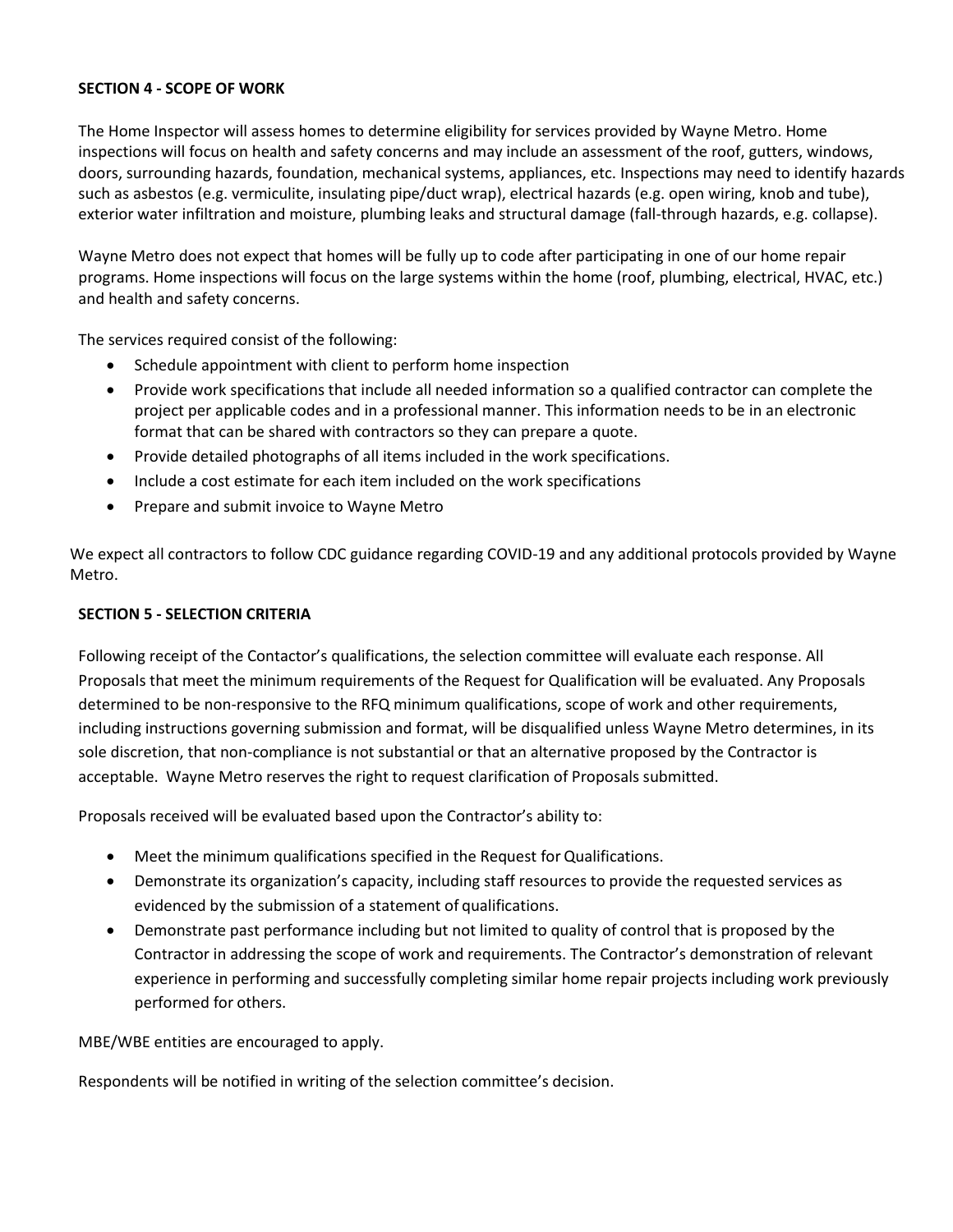### **SECTION 6 - SUBMISSION REQUIREMENTS AND INSTRUCTIONS**

Contractors responding to this Request for Qualifications must complete and submit all required forms, documents or additional information requested. Responses to this Request for Qualifications should be submitted via email to John Carmody at [contractor@waynemetro.org.](mailto:contractor@waynemetro.org.) **If you are unable to submit an application via email, please contact us for alternative options.**

Proposals must be signed by an officer or representative of the company who is authorized to bind the company to an agreement obligation. Proposals submitted by a partnership or joint venture must list the full names and addresses of all parties.

Proposals received become the property Wayne Metro. All firms submitting Proposals will be notified whether or not they will be placed on the list of prequalified contractors who are eligible to bid jobs. Failure to submit a complete application may result in the disqualification of the bidder's submission.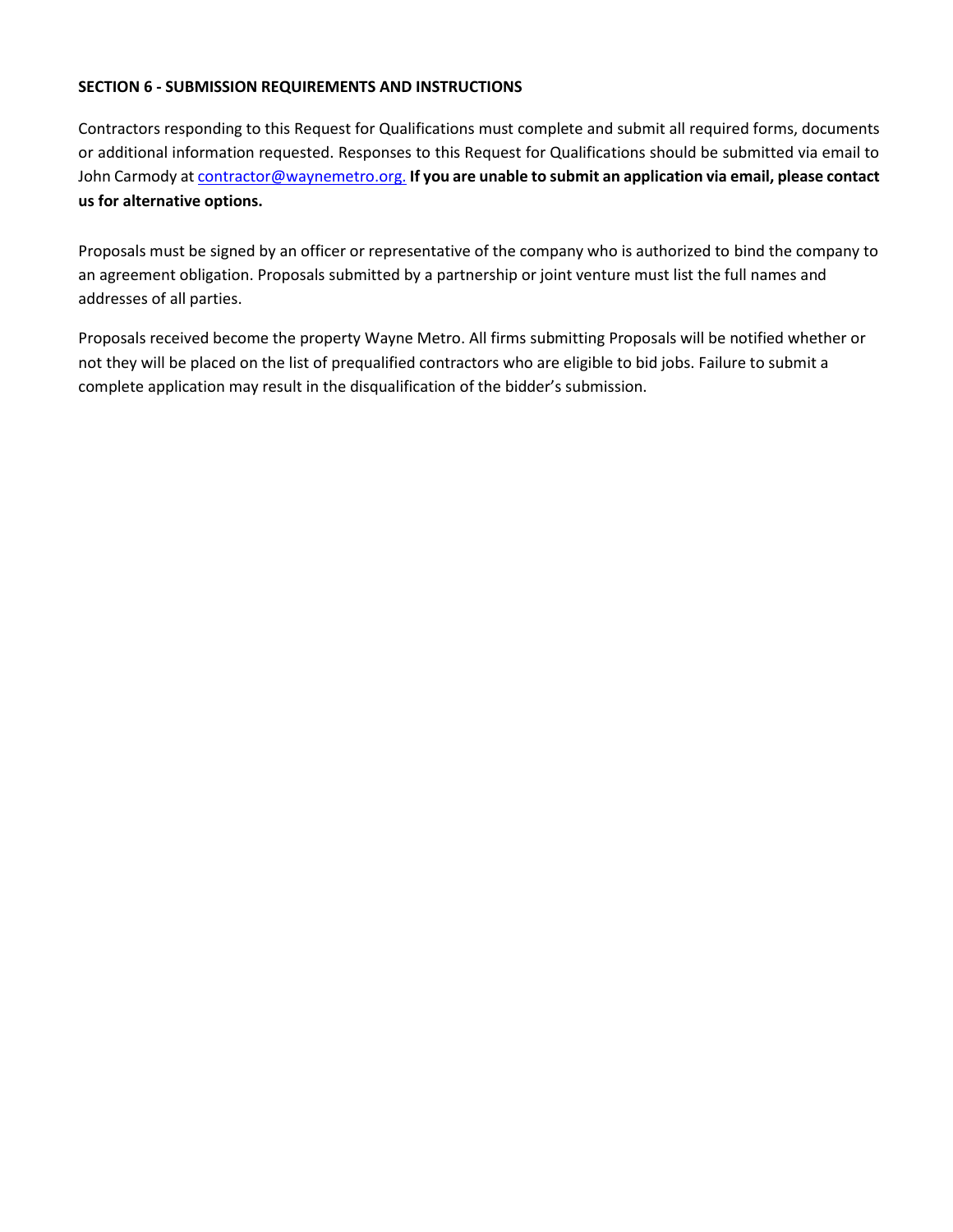#### **Contractor Company Name:**

The following documents must be submitted in this order in response to the **Universal Request for Qualifications**. I understand that failure to submit, incomplete information or documents found to be unacceptable will result in disqualification.

**1. Company Overview** and **Statement of Qualifications (experience).** Please use attached formbelow.

**2. Key employee names, and job titles**: Include copies of all applicable certifications and orlicenses.

**3. Evidence of Insurance**: Please include proof of Commercial General Liability with limits not less than \$1,000,000; Workers Compensation and Employers Liability with limits not less than \$500,000; and, Automobile Liability with limits not less than \$1,000,000 per occurrence and Professional Liability with limits not less than \$1,000,000.

**4. Signed Contractor Certification as to Debarment and Suspension, and Non-collusion Affidavit** Please use attached form below.

**5. Conflict of Interest Statement and Supporting Documentation**: Please use attached formbelow.

**6. Home Inspector Scope of Work and Quote:** Please use attached form below.

**7. Criminal History Record Check Consent Form**: Complete forms for all contractors that will be entering homes as well as for the foreperson of each crew.

By signing this RFQ document submission form, I certify that I am legally permitted to represent the company in contracting, fully understand and agree to abide by the terms of the RFQ, and certify that I have not been debarred or suspended, or have otherwise been excluded from or deemed ineligible for participation in state or federal assistance programs. I also certify that the firm has the financial capacity to manage and perform the work described in the RFQ. I verify that the answers provided in this application are accurate to the best of my knowledge and hereby authorize Wayne Metro to verify all information provided in this application. I have not, either directly or indirectly, entered into any agreement, participated in any collusion, or otherwise taken any action in restraint of free, competitive bidding in the preparation and submission of thisRFQ.

**Signature of Authorized Representative Date**

**Printed Name Title**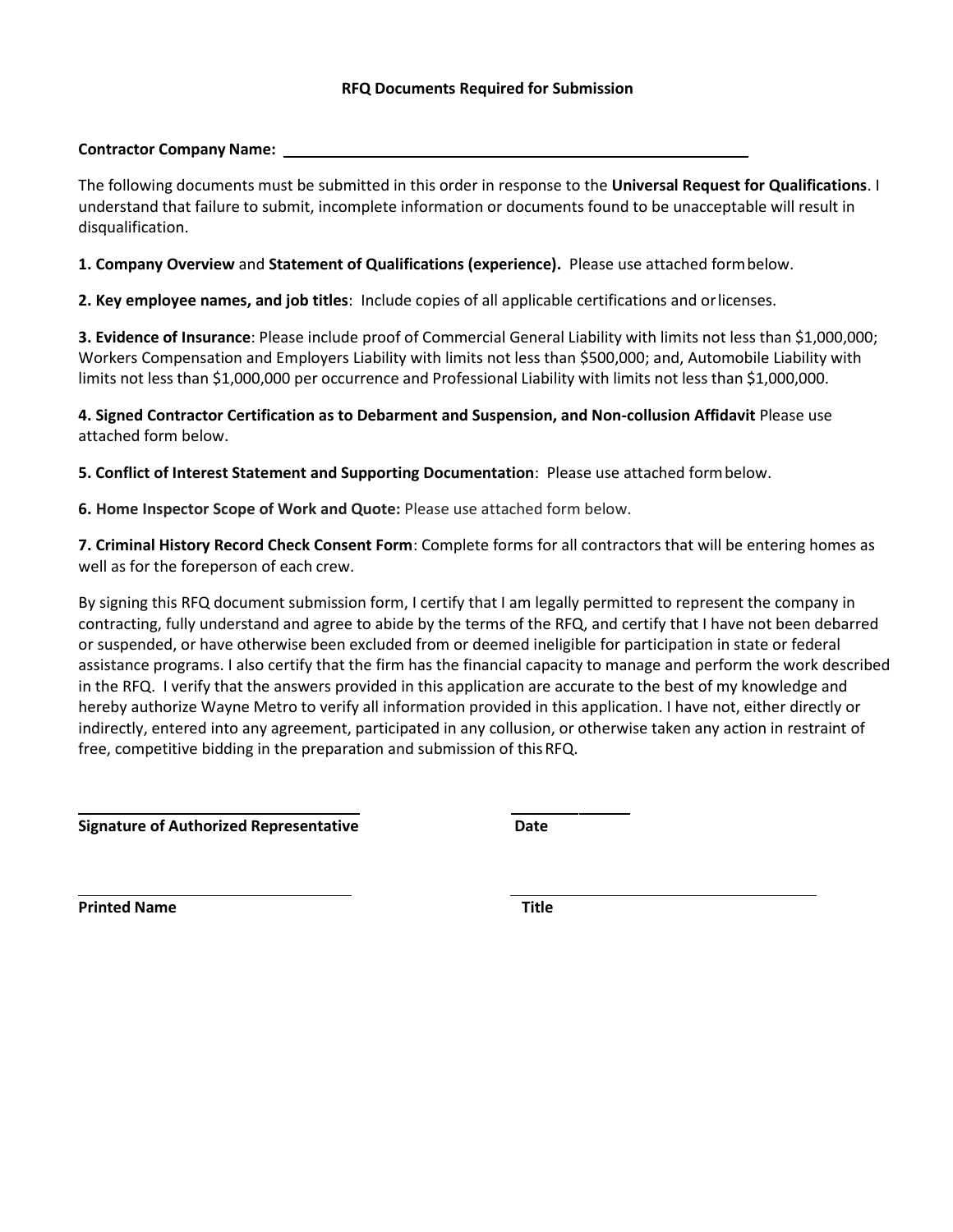| <b>COMPANY OVERVIEW</b>                                                                                        |               |  |  |  |
|----------------------------------------------------------------------------------------------------------------|---------------|--|--|--|
| Applicant (Please Print):                                                                                      |               |  |  |  |
|                                                                                                                |               |  |  |  |
| Company Name:                                                                                                  |               |  |  |  |
| Address:                                                                                                       |               |  |  |  |
| City, State and ZIP:                                                                                           |               |  |  |  |
| <b>Company Telephone:</b>                                                                                      | Mobile Phone: |  |  |  |
| Email:                                                                                                         | $EIN$ #:      |  |  |  |
|                                                                                                                |               |  |  |  |
| Please circle the following term that best describes your company: Corporation, Sole Proprietor or Partnership |               |  |  |  |
| <b>PRINCIPALS OF FIRM</b> (Must be Authorized Officials of the Firm)                                           |               |  |  |  |
| If Corporation or Partnership - Attach Articles of Incorporation                                               |               |  |  |  |
| Name:                                                                                                          | Title:        |  |  |  |
| Home Address:                                                                                                  |               |  |  |  |
| City, State and ZIP:                                                                                           |               |  |  |  |
| Name:                                                                                                          | Title:        |  |  |  |
| Home Address:                                                                                                  |               |  |  |  |
| City, State and ZIP:                                                                                           |               |  |  |  |
| Name:                                                                                                          | Title:        |  |  |  |
| Home Address:                                                                                                  |               |  |  |  |
| City, State and ZIP:                                                                                           |               |  |  |  |
| Name:                                                                                                          | Title:        |  |  |  |
| Home Address:                                                                                                  |               |  |  |  |
| City, State and ZIP:                                                                                           |               |  |  |  |
| Statement of qualification: Please describe experience and capacity. If you wish to add additional information |               |  |  |  |
| that applicant deems pertinent, not otherwise covered in RFQ, you may do so here:                              |               |  |  |  |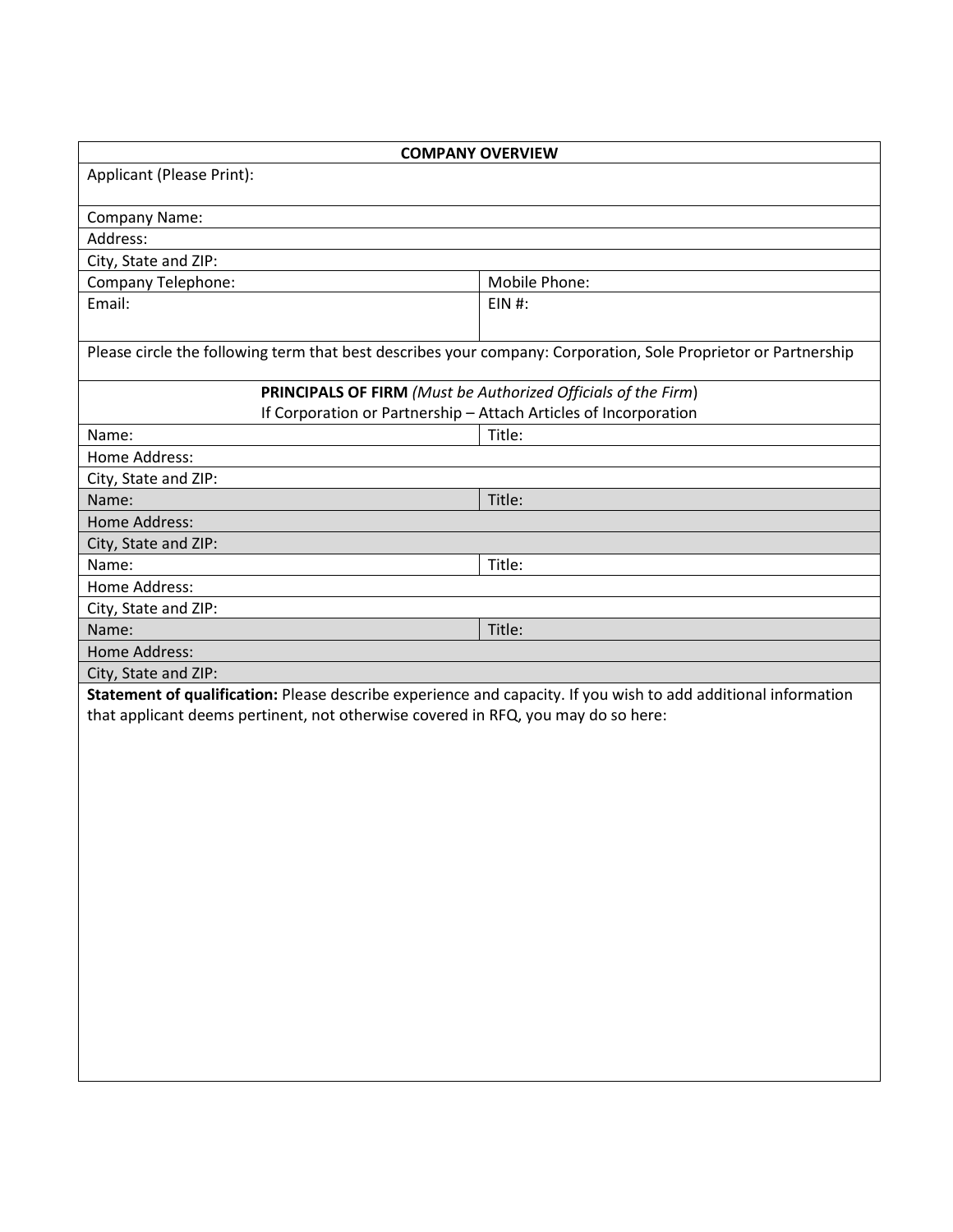## **Wayne Metropolitan Community Action Agency**

**Certification as to Debarment and Suspension**

### **Contractor Company Name:**

The Contractor/Respondent certifies to the best of its knowledge and belief that it, its agents, and its subcontractor (s):

- 1. Have not within a three year period preceding this contract had their license or company debarred, suspended, proposed for debarment, and declared ineligible or voluntarily excluded from covered transactions by any federal, state or city department.
- 2. Have not within a three year period preceding this Contract been convicted of or had a civil judgment rendered against them for commission of fraud or a criminal offense in connection with obtaining, attempting to obtain, or performing a public (federal, State, or local) transaction or contract under a public transaction, as defined in 45 CFR 1185; violation of federal or State antitrust statutes or commission of embezzlement, theft, forgery, bribery, falsification or destruction of records, making false statements, or receiving stolen property.
- 3. Are not presently indicted or otherwise criminally or civilly charged by a government entity (federal, State, or local) with commission of any of the offenses enumerated in subsection (b) or currently have a court order against an officer or principal in place.
- 4. Have not within a three year period preceding this Contract had one or more public transactions (federal, State, or local) terminated for cause, default or failure to complete acontract.
- 5. Will comply with all applicable requirements of all other State or federal laws, executive orders,regulations, and polices governing this program.

Signature of Authorized Representative **Date** Date

Printed Name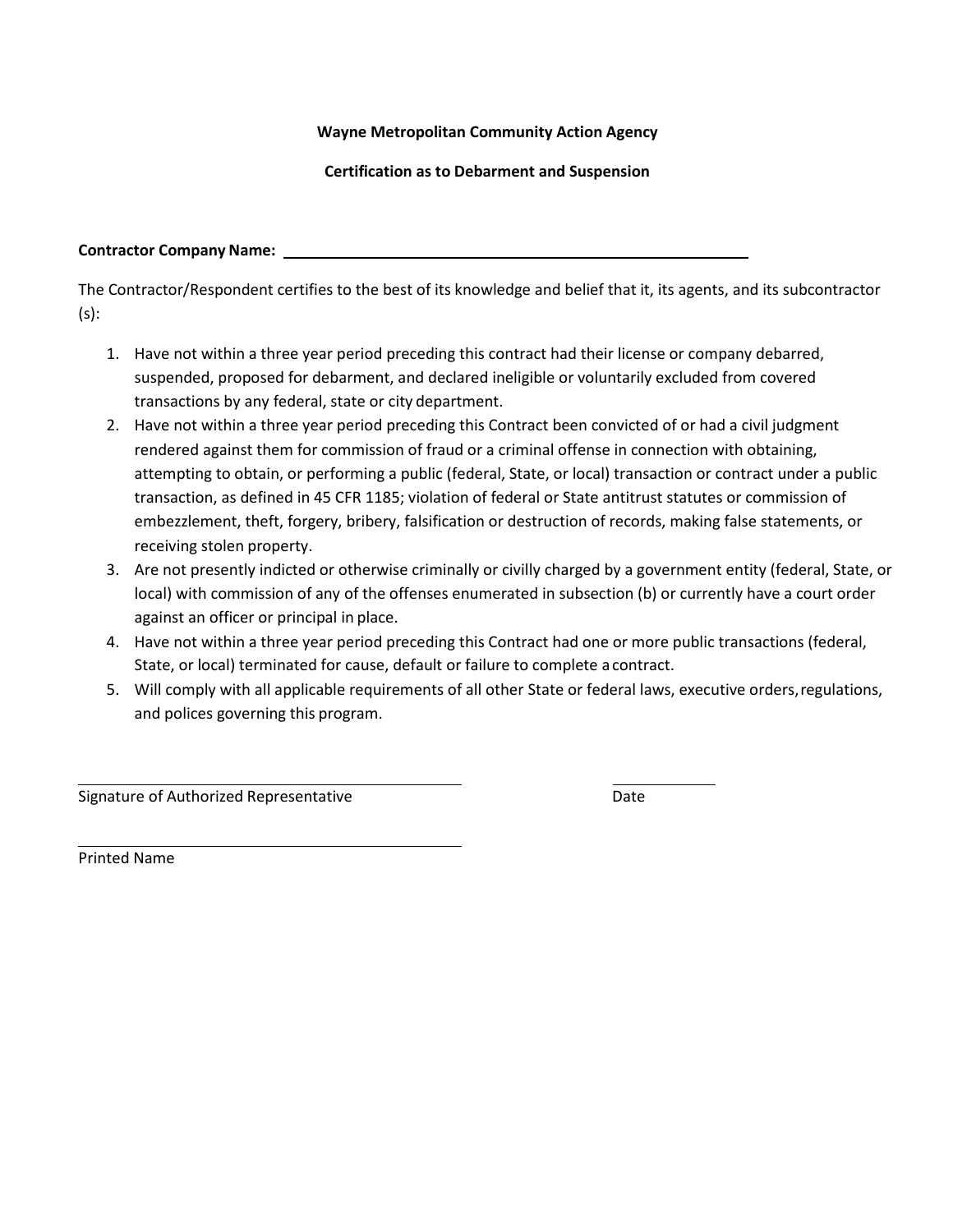#### **Wayne Metropolitan Community Action Agency**

**Non-Collusion Affidavit of Prime Proposer**

#### **Contractor Company Name:**

I, am fully informed respecting the preparation and contents ofthe attached Proposal and of all pertinent circumstances respecting such Proposal.

Such Proposal is genuine and is not a collusive or sham proposal.

Neither the said Proposer nor any of its officers, partners, owners, agents, representatives, employees or parties in interest, including the person making this statement, has in any way colluded, conspired, connived or agreed, directly or indirectly with any other Proposer, Firm or person to submit a collusive or sham Proposal in connection with the Contract for which the attached Proposal has been submitted or to refrain from proposing in connection with such Contract, or has in any manner, directly or indirectly, sought by agreement or collusion or communication or conference with any other Proposer, Firm or person to fix the price or prices in the attached Proposal or the Proposal of any other Proposer, or to fix any overhead, profit or cost element of the bid price or the bid price of any other Proposer, or to secure through any collusion, conspiracy, connivance or unlawful agreement any advantage against local water and sewerage departments, Wayne Metropolitan Community Action Agency, or any person interested in the proposed Contractor.

The price or prices quoted in the attached Proposal are fair and proper and are not tainted by a collusion, conspiracy, connivance or unlawful agreement on the part of the Proposer or any of its agents, representatives, owners, partners, employees, or parties in interest, including the person making this statement.

Signature of Authorized Representative **Date** Date Date

Printed Name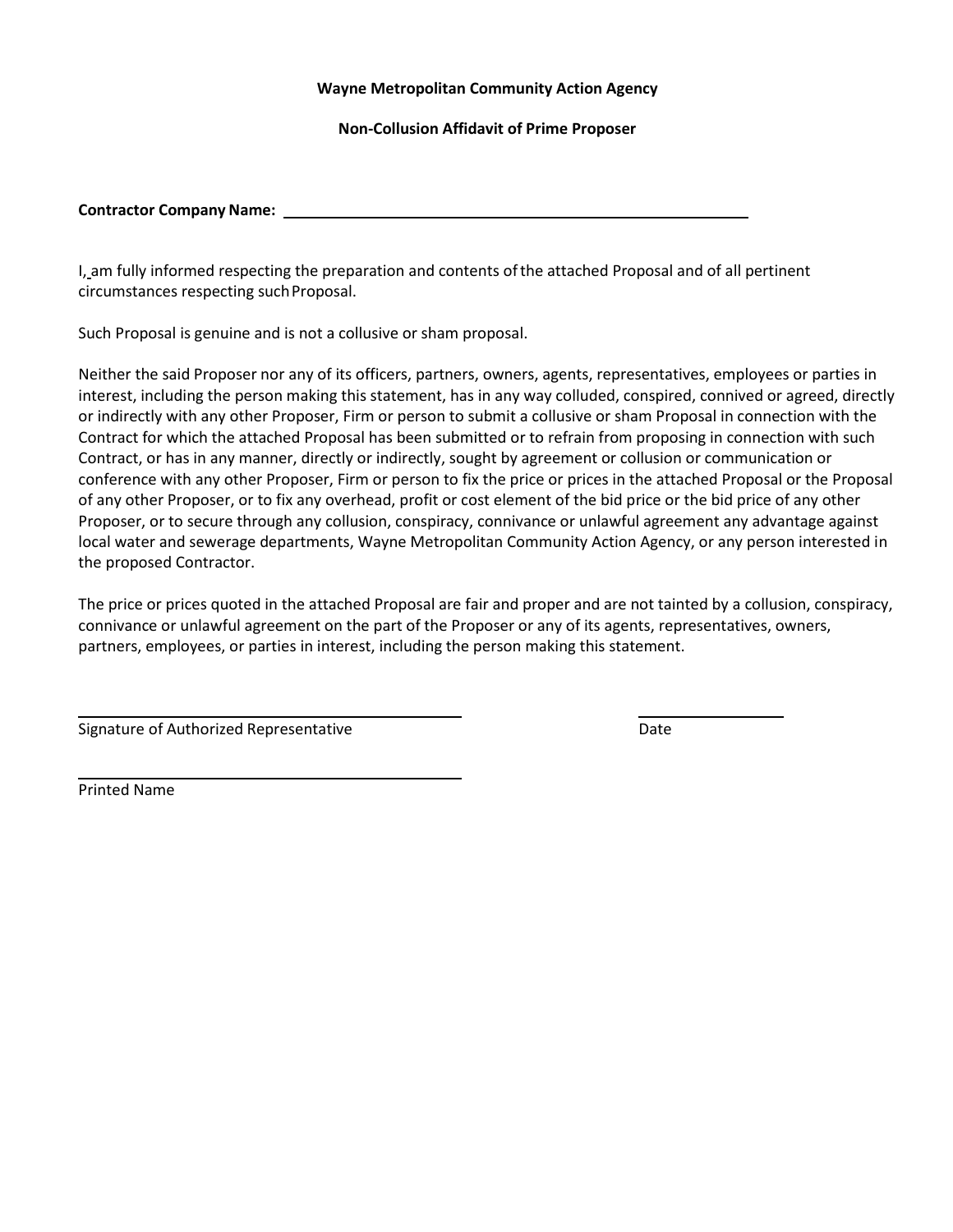## **Wayne Metropolitan Community Action Agency**

## **Home Inspector Scope of Work and Quote**

Date:

Company:

Price per home inspection (photos, work specs, and cost estimate is included):

Please review our Scope of Services and explain your pricing: